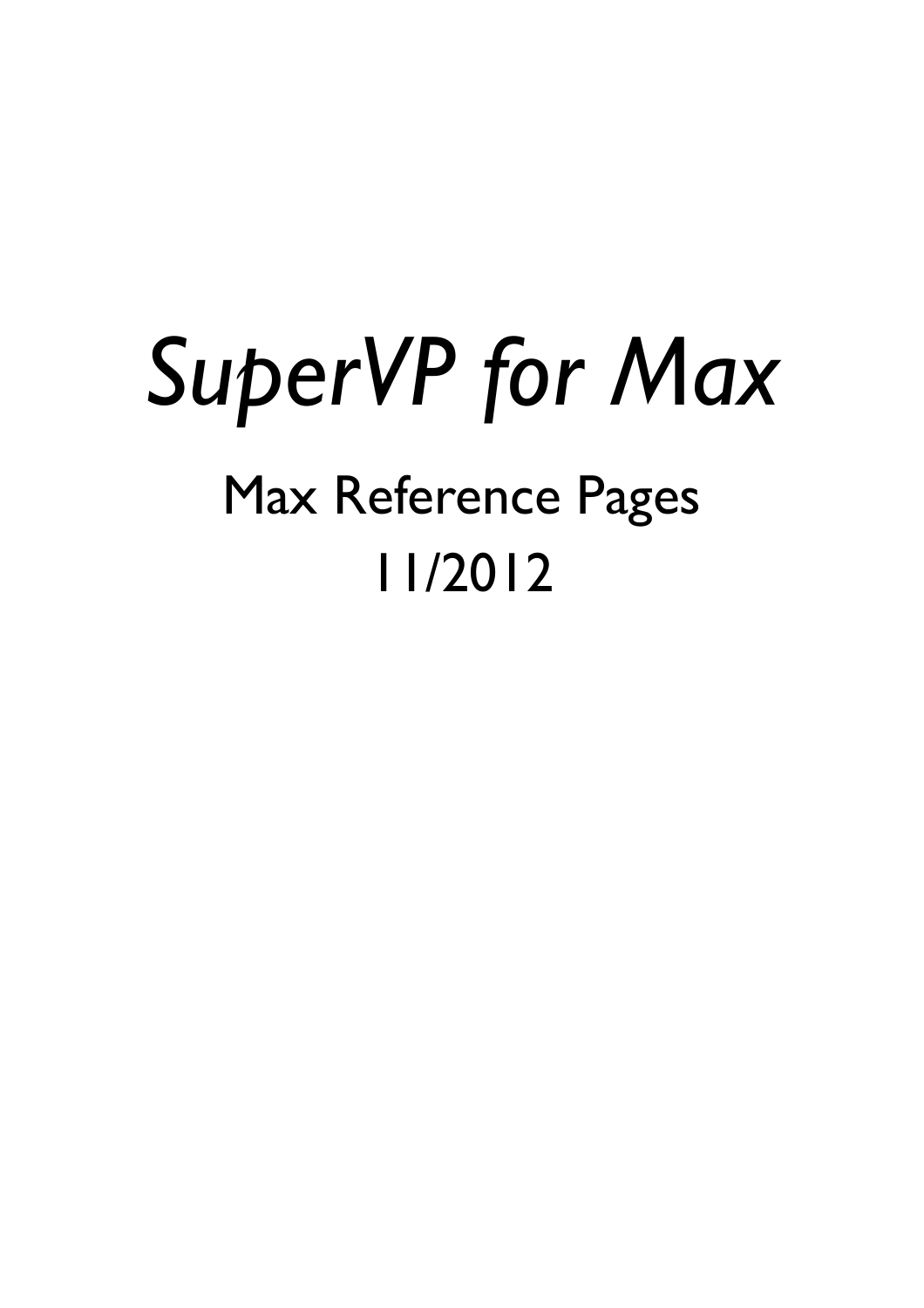# supervp.trans~

*SuperVP input stream processing module*

#### **Description**

SuperVP is an extended phase vocoder engine providing high-quality temporal and spectal sound transformations as well as cross-synthesis. The module supervp.trans~ allows for directly applying spectral transformations to an incoming sound stream.

#### **Arguments**

| Name                      |     | Type Opt Description                                                                             |
|---------------------------|-----|--------------------------------------------------------------------------------------------------|
| channels                  | int | <b>opt</b> Number of audio channels (default: 1)                                                 |
| window size               | int | opt window size (default: 1024)                                                                  |
| frequency<br>oversampling | int | opt Frequency oversampling, STFT size = windowsize $*$ 2 $\land$ fftover (default:<br>$\sigma$ ) |
| window oversampling       |     | float opt Oversampling, STFT hop size = windowsize / oversamp (default: 4)                       |

| getchannels       |             | Output number of channels (channels <int: channels="">)</int:>                                                                                                 |
|-------------------|-------------|----------------------------------------------------------------------------------------------------------------------------------------------------------------|
| getwindowsize     |             | Output window size (windowsize <int: size="" window="">)</int:>                                                                                                |
| getfftover        |             | Output frequency oversampling (fftover <int: frequency="" oversampling="">)</int:>                                                                             |
| getoversamp       |             | Output oversampling (oversamp <int: oversampling="">)</int:>                                                                                                   |
| reset             |             | <b>Empty internal buffers</b>                                                                                                                                  |
| getlatency        |             | Output i/o latency in ms (latency <float: latency="">)</float:>                                                                                                |
| gettransients     |             | Output transient preservation (transients <'on' 'off': enabled>)                                                                                               |
| getshapeinv       |             | Output wave form preservation (shapeiny <'on' 'off': enabled>)                                                                                                 |
| getstereopres     |             | Output stereo preservation (stereopres <'on' 'off': enabled>)                                                                                                  |
| gettranspose      |             | Output transposition (transpose <float: cent="" in="" transposition=""> or &lt;'off':<br/>disabled&gt;)</float:>                                               |
| gettransmode      |             | Output transposition mode (transmode <'time' 'auto' 'freq': mode>)                                                                                             |
| getmintrans       |             | Output minimum transposition (mintrans <float: cent="" in="" transposition="">)</float:>                                                                       |
| getmaxtrans       |             | Output maximum transposition (maxtrans <'on' 'off': enabled>)                                                                                                  |
| getenvpres        |             | Output envelope preservation (envpres <'on' 'off': enabled>)                                                                                                   |
| getenvtrans       |             | Output envelope transposition (envtrans <float: cent="" in="" transposition=""><br/>or <math>\langle \text{off}: \text{disabeled} \rangle</math></float:>      |
| getenvscale       |             | Output envelope scaling (envscale <list: mean="" scaling="" scaling,="" timbre=""> or<br/>&lt;'off': disabled&gt;)</list:>                                     |
| getenvmode        |             | Output envelope estimation mode (envmode <'trueenv' 'lpc': mode>)                                                                                              |
| getmaxfreq        |             | Output maxfreq maximum fo in Hz for spectral envelope estimation in<br>true envelope mode (maxfreq <float: freq="">)</float:>                                  |
| getlpcorder       |             | Output maximum LPC order for spectral envelope estimation in LPC<br>mode (lpcorder <int: lpc="" order="">)</int:>                                              |
| getremix          |             | Output sinusoids/noise/transients remix (remix <list: noise,<br="" sinusoids,="">transients, relax time, noise error &gt; or &lt;'off': disabled &gt;)</list:> |
| getsinmode        |             | Output sinusoids remix mode (sinmode <'vocoder' 'additive': mode>)                                                                                             |
| <b>Attributes</b> |             |                                                                                                                                                                |
| Name              | <b>Type</b> | $g/s$ Description                                                                                                                                              |
| windowsize        | long        | <b>Window Size</b>                                                                                                                                             |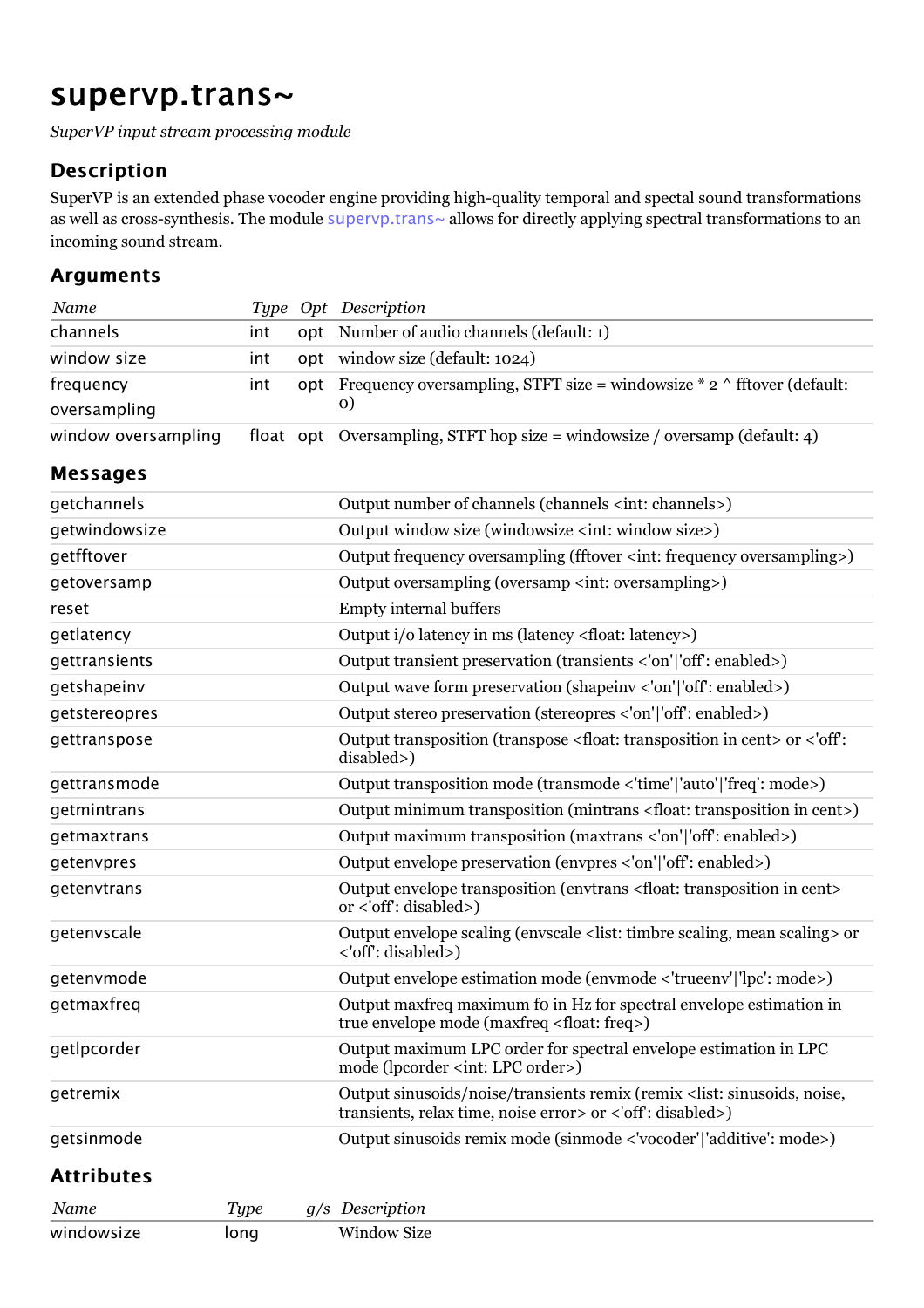| fftover          | long                | <b>Frequency Oversampling</b>        |
|------------------|---------------------|--------------------------------------|
| oversamp         | float <sub>64</sub> | <b>Oversampling Factor</b>           |
| transients       | long                | <b>Enable Transient Preservation</b> |
| shapeinv         | long                | <b>Enable Wave Form Preservation</b> |
| stereopres       | long                | <b>Enable Stereo Preservation</b>    |
| enable-transpose | long                | <b>Enable Transposition</b>          |
| transpose        | float <sub>64</sub> | Transposition                        |
| transmode        | symbol              | <b>Transposition Mode</b>            |
| mintrans         | float64             | <b>Minimum Transposition</b>         |
| maxfreq          | float64             | True Envelope Maximum Frequency      |
| maxtrans         | float64             | <b>Maximum Transposition</b>         |
| envpres          | long                | <b>Enable Envelope Preservation</b>  |
| enable-envtrans  | long                | <b>Enable Envelope Transposition</b> |
| envtrans         | float <sub>64</sub> | <b>Envelope Transposition</b>        |
| enable-envscale  | long                | <b>Enable Envelope Transposition</b> |
| envscale         | float64             | <b>Envelope Scaling Factor</b>       |
| envmode          | symbol              | Spectral Envelope Mode               |
| Ipcorder         | long                | <b>LPC</b> Order                     |
| enable-remix     | long                | <b>Enable Remixing</b>               |
| remix            | float64             | <b>Remixing Parameters</b>           |
| sinmode          | symbol              | Sinusoids Remix Mode                 |

#### [Information for box attributes common to all objects](file:///Applications/Max5/patches/docs/refpages/max-ref/jbox.maxref.xml)

## **Examples**

| Name                  | Description                                  |
|-----------------------|----------------------------------------------|
| supervp.play~         | SuperVP player module                        |
| supervp.scrub~        | SuperVP buffer transformation module         |
| $supervp.ring \sim$   | SuperVP ring-buffer processing module        |
| supervp.cross~        | SuperVP generalized cross-synthesis module   |
| supervp.sourcefilter~ | SuperVP source-filter cross-synthesis module |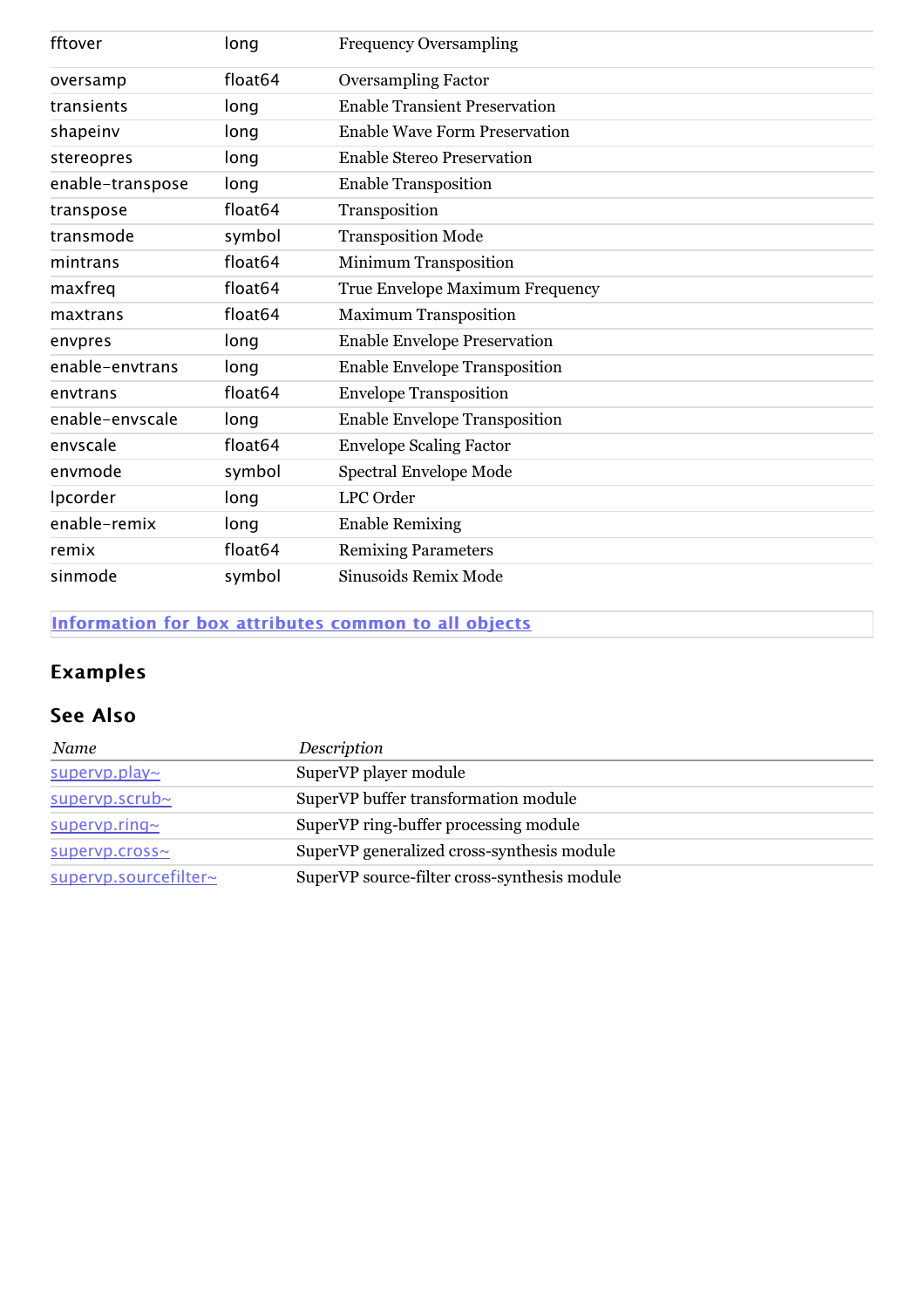# supervp.ring~

*SuperVP ring-buffer processing module*

#### **Description**

SuperVP is an extended phase vocoder engine providing high-quality temporal and spectal sound transformations as well as cross-synthesis. The module supervp.ring~ allows for continuously transforming an incoming sound stream using an internal ring buffer. The delay time can be continously controlled by an input signal.

#### **Arguments**

| Name                |     | Type Opt Description                                                               |
|---------------------|-----|------------------------------------------------------------------------------------|
| max delay           |     | float opt Ringbuffer size and maximum delay in ms                                  |
| channels            | int | opt Number of audio channels (default: 1)                                          |
| window size         | int | <b>opt</b> window size (default: 1024)                                             |
| frequency           | int | opt Frequency oversampling, STFT size = windowsize $*$ 2 $\land$ fftover (default: |
| oversampling        |     | $\Omega$                                                                           |
| window oversampling |     | float opt Oversampling, STFT hop size = windowsize / oversamp (default: 4)         |

| getchannels   |             | Output number of channels (channels <int: channels="">)</int:>                                                                                                 |
|---------------|-------------|----------------------------------------------------------------------------------------------------------------------------------------------------------------|
| getwindowsize |             | Output window size (windowsize <int: size="" window="">)</int:>                                                                                                |
| getfftover    |             | Output frequency oversampling (fftover <int: frequency="" oversampling="">)</int:>                                                                             |
| getoversamp   |             | Output oversampling (oversamp <int: oversampling="">)</int:>                                                                                                   |
| reset         |             | Empty internal buffers                                                                                                                                         |
| getlatency    |             | Output i/o latency in ms (latency <float: latency="">)</float:>                                                                                                |
| gettransients |             | Output transient preservation (transients <'on' 'off': enabled>)                                                                                               |
| getshapeinv   |             | Output wave form preservation (shapeiny <'on' 'off': enabled>)                                                                                                 |
| getstereopres |             | Output stereo preservation (stereopres <'on' 'off': enabled>)                                                                                                  |
| gettranspose  |             | Output transposition (transpose <float: cent="" in="" transposition=""> or &lt;'off':<br/>disabled&gt;)</float:>                                               |
| gettransmode  |             | Output transposition mode (transmode <'time' 'auto' 'freq': mode>)                                                                                             |
| getmintrans   |             | Output minimum transposition (mintrans <float: cent="" in="" transposition="">)</float:>                                                                       |
| getmaxtrans   |             | Output maximum transposition (maxtrans <'on' 'off': enabled>)                                                                                                  |
| getenvpres    |             | Output envelope preservation (envpres <'on' 'off': enabled>)                                                                                                   |
| getenvtrans   |             | Output envelope transposition (envtrans <float: cent="" in="" transposition=""><br/>or <math>\langle \text{off}: \text{disabeled} \rangle</math></float:>      |
| getenvscale   |             | Output envelope scaling (envscale <list: mean="" scaling="" scaling,="" timbre=""> or<br/>&lt;'off': disabled&gt;)</list:>                                     |
| getenvmode    |             | Output envelope estimation mode (envmode <'trueenv' 'lpc': mode>)                                                                                              |
| getmaxfreq    |             | Output maxfreq maximum fo in Hz for spectral envelope estimation in<br>true envelope mode (maxfreq <float: freq="">)</float:>                                  |
| getlpcorder   |             | Output maximum LPC order for spectral envelope estimation in LPC<br>mode (lpcorder <int: lpc="" order="">)</int:>                                              |
| getremix      |             | Output sinusoids/noise/transients remix (remix <list: noise,<br="" sinusoids,="">transients, relax time, noise error &gt; or &lt;'off': disabled &gt;)</list:> |
| getsinmode    |             | Output sinusoids remix mode (sinmode <'vocoder' 'additive': mode>)                                                                                             |
| copy          | buffer name | copy internal ring buffer to given buffer~                                                                                                                     |
|               | [symbol]    |                                                                                                                                                                |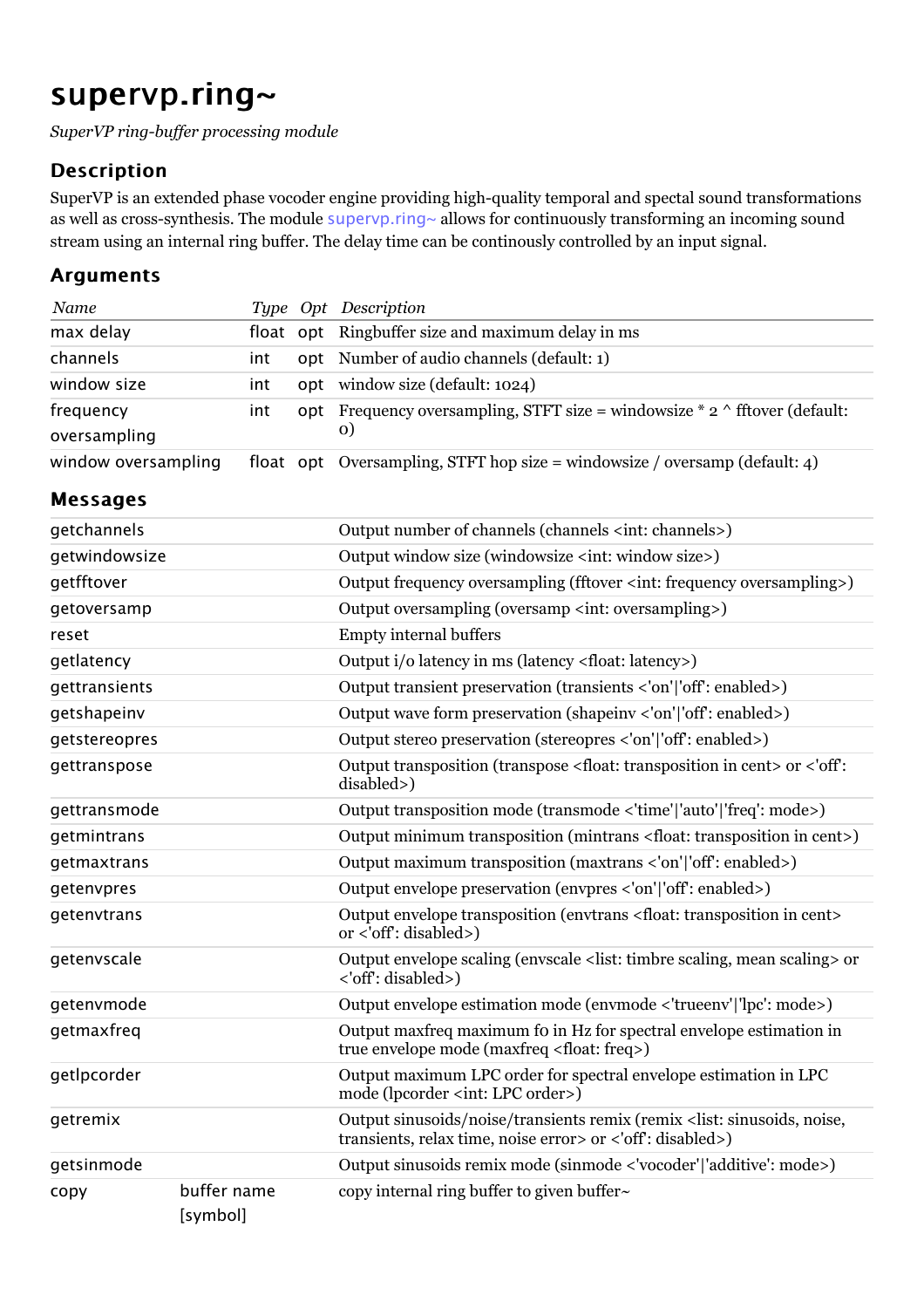#### **Attributes**

| Name             | <b>Type</b>         | $q/s$ Description                    |
|------------------|---------------------|--------------------------------------|
| windowsize       | long                | <b>Window Size</b>                   |
| fftover          | long                | <b>Frequency Oversampling</b>        |
| oversamp         | float64             | <b>Oversampling Factor</b>           |
| transients       | long                | <b>Enable Transient Preservation</b> |
| shapeinv         | long                | <b>Enable Wave Form Preservation</b> |
| stereopres       | long                | <b>Enable Stereo Preservation</b>    |
| enable-transpose | long                | <b>Enable Transposition</b>          |
| transpose        | float <sub>64</sub> | Transposition                        |
| transmode        | symbol              | <b>Transposition Mode</b>            |
| mintrans         | float64             | <b>Minimum Transposition</b>         |
| maxtrans         | float <sub>64</sub> | <b>Maximum Transposition</b>         |
| envpres          | long                | <b>Enable Envelope Preservation</b>  |
| enable-envtrans  | long                | <b>Enable Envelope Transposition</b> |
| envtrans         | float64             | <b>Envelope Transposition</b>        |
| enable-envscale  | long                | <b>Enable Envelope Transposition</b> |
| envscale         | float64             | <b>Envelope Scaling Factor</b>       |
| envmode          | symbol              | Spectral Envelope Mode               |
| maxfreq          | float64             | True Envelope Maximum Frequency      |
| Ipcorder         | long                | <b>LPC</b> Order                     |
| enable-remix     | long                | <b>Enable Remixing</b>               |
| sinmode          | symbol              | Sinusoids Remix Mode                 |
| remix            | float64             | <b>Remixing Parameters</b>           |
| play             | long                | <b>Enable Playing</b>                |
| record           | long                | <b>Enable Recording</b>              |
| scrub            | long                | <b>Scrub Position Mode</b>           |

[Information for box attributes common to all objects](file:///Applications/Max5/patches/docs/refpages/max-ref/jbox.maxref.xml)

# **Examples**

| Name                  | Description                                  |
|-----------------------|----------------------------------------------|
| supervp.play~         | SuperVP player module                        |
| supervp.scrub~        | SuperVP buffer transformation module         |
| supervp.trans~        | SuperVP input stream processing module       |
| supervp.cross~        | SuperVP generalized cross-synthesis module   |
| supervp.sourcefilter~ | SuperVP source-filter cross-synthesis module |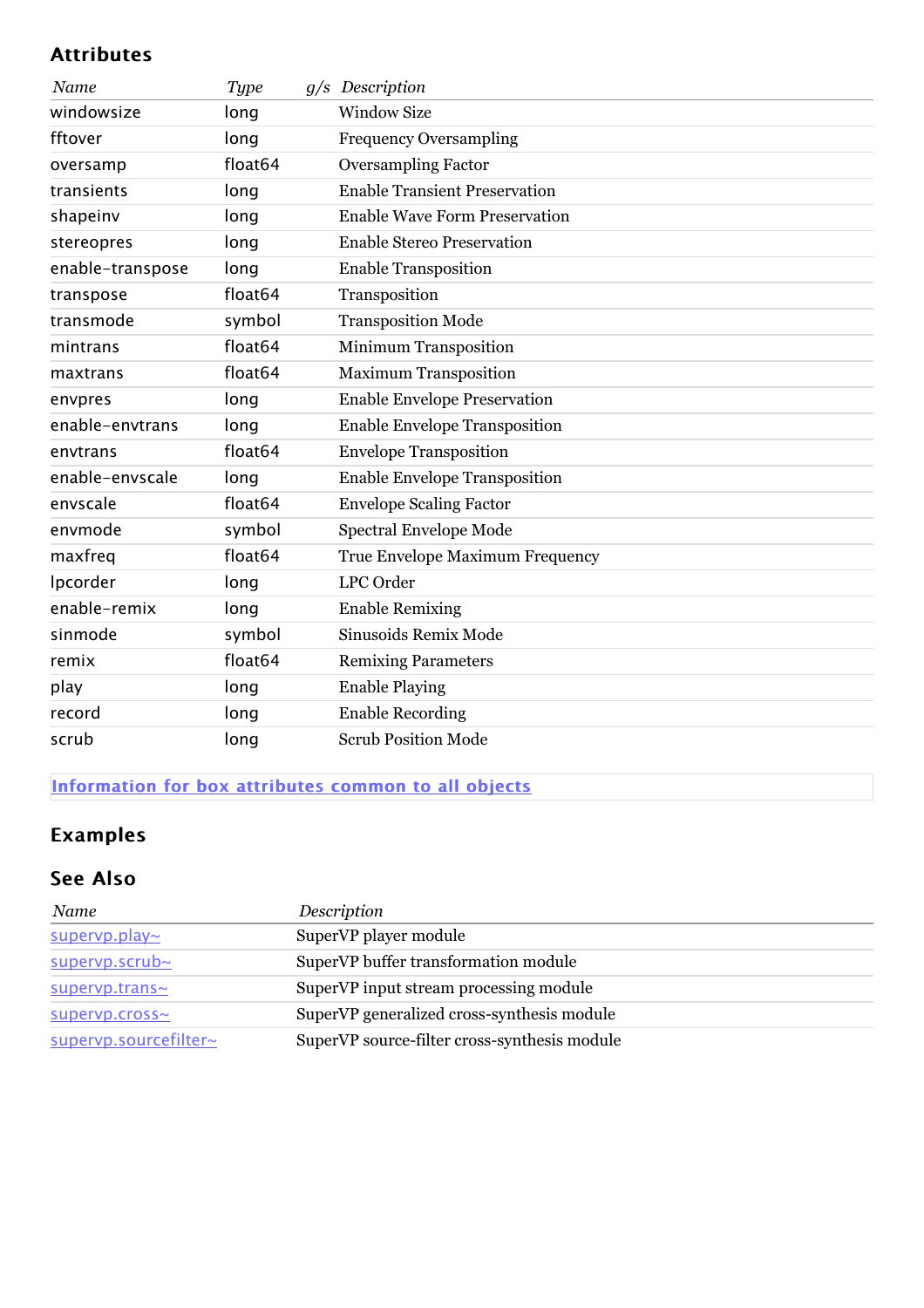# supervp.scrub~

*SuperVP buffer transformation module*

#### **Description**

SuperVP is an extended phase vocoder engine providing high-quality temporal and spectal sound transformations as well as cross-synthesis. The module supervp.scrub~ allows for continuously playing and transforming a sound stream stored in a buffer~. The playing position is controlled by an input signal.

#### **Arguments**

| Name                      | Tupe   | Opt Description                                                                                |
|---------------------------|--------|------------------------------------------------------------------------------------------------|
| buffer name               | symbol | opt Name of buffer $\sim$                                                                      |
| channels                  | int    | <b>opt</b> Number of audio channels (default: 1)                                               |
| window size               | int    | opt window size (default: 1024)                                                                |
| frequency<br>oversampling | int    | opt Frequency oversampling, STFT size = windowsize $*$ 2 $\land$ fftover (default:<br>$\Omega$ |
| window<br>oversampling    | float  | opt Oversampling, STFT hop size = windowsize / oversamp (default: 4)                           |

| getchannels   |                         | Output number of channels (channels <int: channels="">)</int:>                                                                                                 |
|---------------|-------------------------|----------------------------------------------------------------------------------------------------------------------------------------------------------------|
| getwindowsize |                         | Output window size (windowsize <int: size="" window="">)</int:>                                                                                                |
| getfftover    |                         | Output frequency oversampling (fftover <int: frequency="" oversampling="">)</int:>                                                                             |
| getoversamp   |                         | Output oversampling (oversamp <int: oversampling="">)</int:>                                                                                                   |
| reset         |                         | <b>Empty internal buffers</b>                                                                                                                                  |
| getlatency    |                         | Output i/o latency in ms (latency <float: latency="">)</float:>                                                                                                |
| set           | buffer name<br>[symbol] | Set buffer~                                                                                                                                                    |
| gettransients |                         | Output transient preservation (transients <'on' 'off': enabled>)                                                                                               |
| getshapeinv   |                         | Output wave form preservation (shapeiny <'on' 'off': enabled>)                                                                                                 |
| getstereopres |                         | Output stereo preservation (stereopres <'on' 'off': enabled>)                                                                                                  |
| gettranspose  |                         | Output transposition (transpose <float: cent="" in="" transposition=""> or &lt;'off':<br/>disabled&gt;)</float:>                                               |
| gettransmode  |                         | Output transposition mode (transmode <'time' 'auto' 'freq': mode>)                                                                                             |
| getmintrans   |                         | Output minimum transposition (mintrans <float: cent="" in="" transposition="">)</float:>                                                                       |
| getmaxtrans   |                         | Output maximum transposition (maxtrans <'on' 'off': enabled>)                                                                                                  |
| getenvpres    |                         | Output envelope preservation (envpres <'on' 'off': enabled>)                                                                                                   |
| getenvtrans   |                         | Output envelope transposition (envtrans <float: cent="" in="" transposition=""><br/>or &lt;'off': disabled&gt;)</float:>                                       |
| getenvscale   |                         | Output envelope scaling (envscale <list: mean="" scaling="" scaling,="" timbre=""> or<br/>&lt;'off': disabled&gt;)</list:>                                     |
| getenvmode    |                         | Output envelope estimation mode (envmode <'trueenv' 'lpc': mode>)                                                                                              |
| getmaxfreq    |                         | Output maxfreq maximum fo in Hz for spectral envelope estimation in<br>true envelope mode (maxfreq <float: freq="">)</float:>                                  |
| getlpcorder   |                         | Output maximum LPC order for spectral envelope estimation in LPC<br>mode (lpcorder <int: lpc="" order="">)</int:>                                              |
| getremix      |                         | Output sinusoids/noise/transients remix (remix <list: noise,<br="" sinusoids,="">transients, relax time, noise error &gt; or &lt;'off': disabled &gt;)</list:> |
|               |                         |                                                                                                                                                                |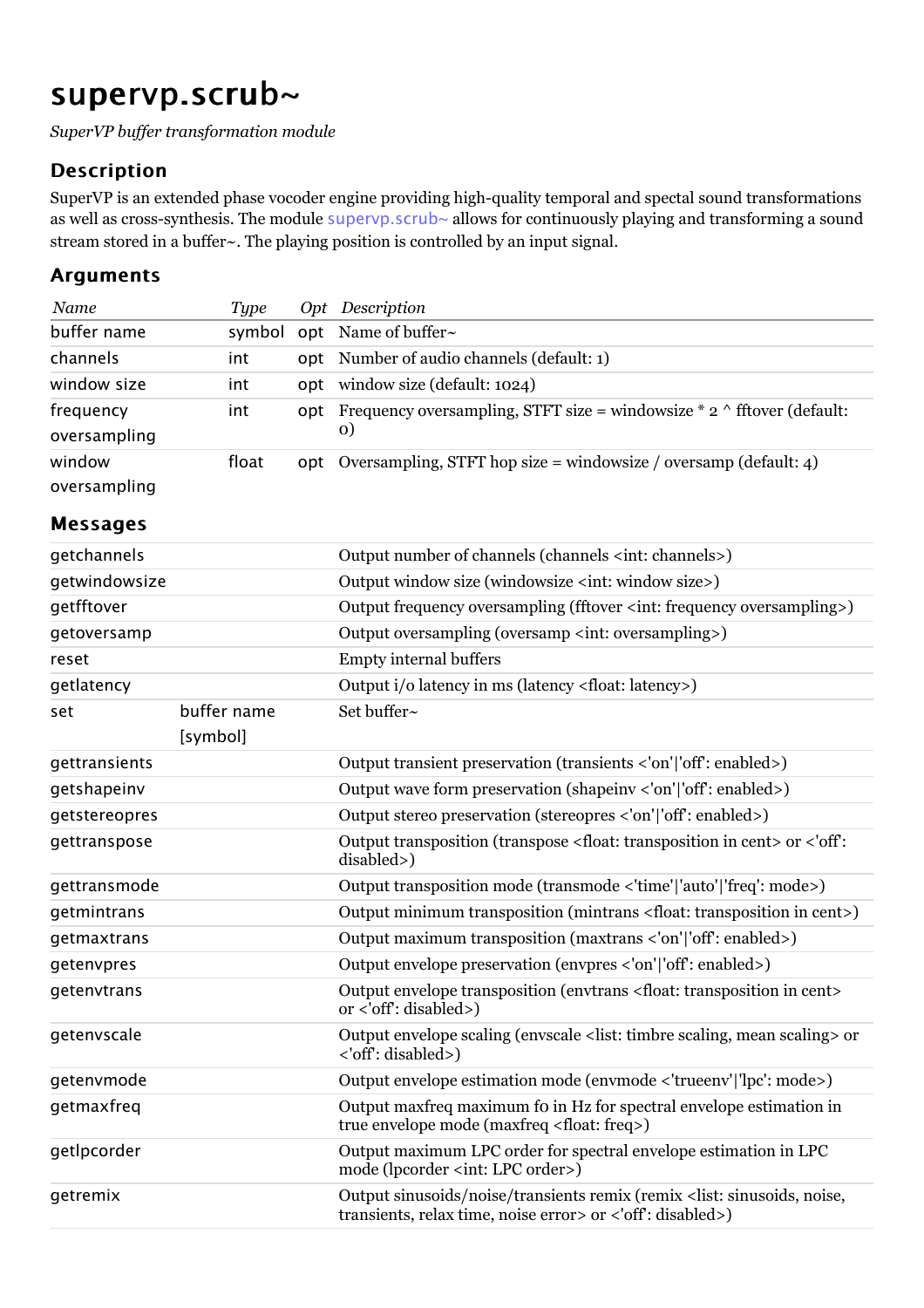| getsinmode<br>start | — Qutput sinusoids remix mode (sinmode <'vocoder' 'additive': mode>)<br>Start playing |
|---------------------|---------------------------------------------------------------------------------------|
| stop                | Stop playing                                                                          |

#### **Attributes**

| Name             | <b>Type</b>         | $g/s$ Description                    |
|------------------|---------------------|--------------------------------------|
| windowsize       | long                | <b>Window Size</b>                   |
| fftover          | long                | <b>Frequency Oversampling</b>        |
| oversamp         | float <sub>64</sub> | <b>Oversampling Factor</b>           |
| transients       | long                | <b>Enable Transient Preservation</b> |
| shapeinv         | long                | <b>Enable Wave Form Preservation</b> |
| stereopres       | long                | <b>Enable Stereo Preservation</b>    |
| enable-transpose | long                | <b>Enable Transposition</b>          |
| transpose        | float64             | Transposition                        |
| transmode        | symbol              | <b>Transposition Mode</b>            |
| mintrans         | float64             | Minimum Transposition                |
| maxtrans         | float64             | <b>Maximum Transposition</b>         |
| envpres          | long                | <b>Enable Envelope Preservation</b>  |
| envtrans         | float <sub>64</sub> | <b>Envelope Transposition</b>        |
| enable-envtrans  | long                | <b>Enable Envelope Transposition</b> |
| enable-envscale  | long                | <b>Enable Envelope Transposition</b> |
| envscale         | float64             | <b>Envelope Scaling Factor</b>       |
| envmode          | symbol              | Spectral Envelope Mode               |
| maxfreq          | float64             | True Envelope Maximum Frequency      |
| Ipcorder         | long                | LPC Order                            |
| enable-remix     | long                | <b>Enable Remixing</b>               |
| sinmode          | symbol              | Sinusoids Remix Mode                 |
| remix            | float <sub>64</sub> | <b>Remixing Parameters</b>           |
| play             | long                | <b>Enable Playing</b>                |
| cyclic           | long                | <b>Cyclic Source Buffer</b>          |

#### [Information for box attributes common to all objects](file:///Applications/Max5/patches/docs/refpages/max-ref/jbox.maxref.xml)

# **Examples**

| Name                  | Description                                  |
|-----------------------|----------------------------------------------|
| supervp.play~         | SuperVP player module                        |
| $supervp.ring \sim$   | SuperVP ring-buffer processing module        |
| supervp.trans~        | SuperVP input stream processing module       |
| subery. cross~        | SuperVP generalized cross-synthesis module   |
| supervp.sourcefilter~ | SuperVP source-filter cross-synthesis module |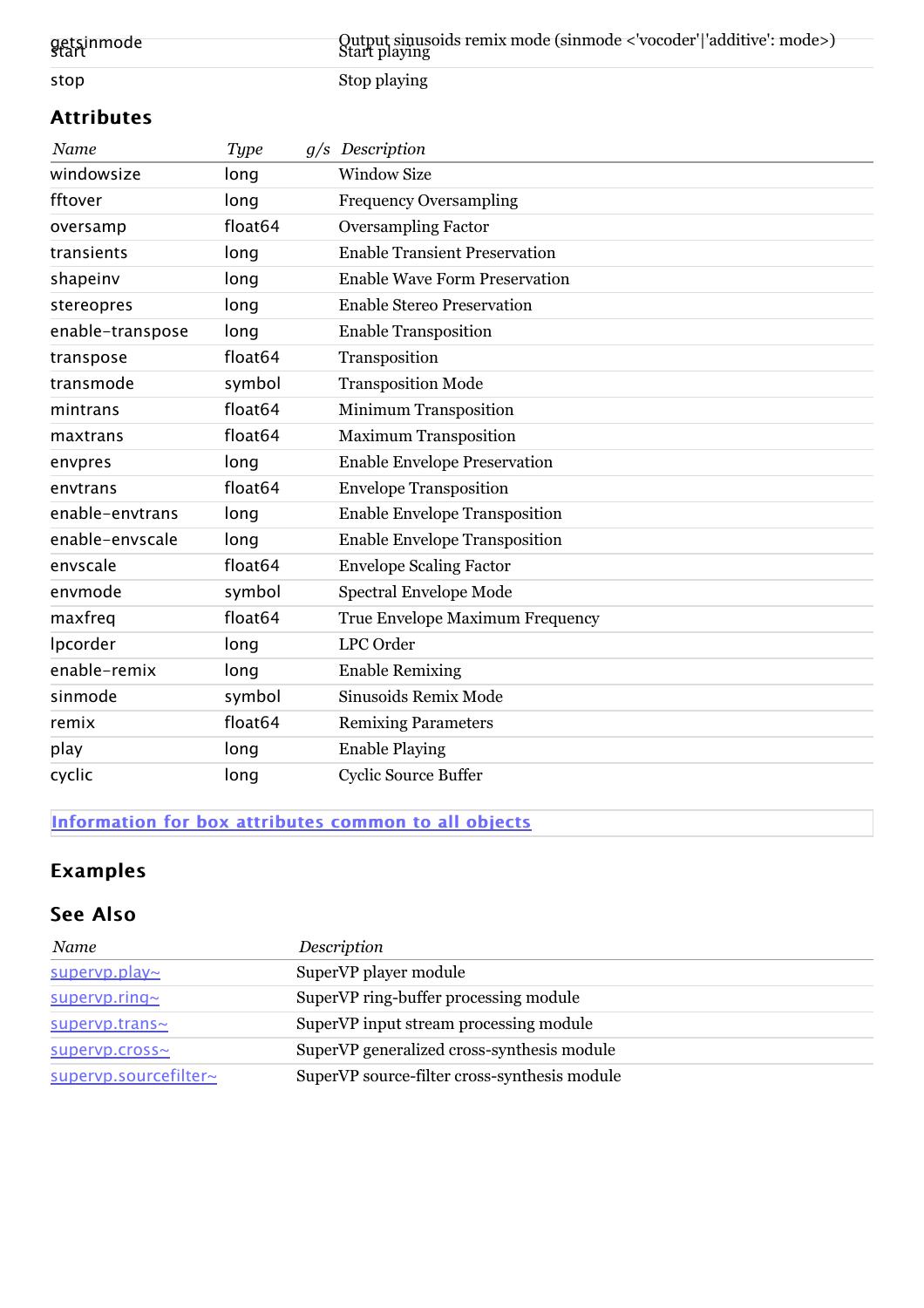# supervp.play~

*SuperVP player module*

#### **Description**

SuperVP is an extended phase vocoder engine providing high-quality temporal and spectal sound transformations as well as cross-synthesis. The module supervp.play~ allows for playing and transforming segments of a sound stored in a buffer~.

#### **Arguments**

| Name                      | Tupe   | Opt Description                                                                                |
|---------------------------|--------|------------------------------------------------------------------------------------------------|
| buffer name               | symbol | opt Name of buffer $\sim$                                                                      |
| channels                  | int    | <b>opt</b> Number of audio channels (default: 1)                                               |
| window size               | int    | opt window size (default: 1024)                                                                |
| frequency<br>oversampling | int    | opt Frequency oversampling, STFT size = windowsize $*$ 2 $\land$ fftover (default:<br>$\Omega$ |
| window<br>oversampling    | float  | opt Oversampling, STFT hop size = windowsize / oversamp (default: 4)                           |

| getchannels   |                         | Output number of channels (channels <int: channels="">)</int:>                                                                                                 |
|---------------|-------------------------|----------------------------------------------------------------------------------------------------------------------------------------------------------------|
| getwindowsize |                         | Output window size (windowsize <int: size="" window="">)</int:>                                                                                                |
| getfftover    |                         | Output frequency oversampling (fftover <int: frequency="" oversampling="">)</int:>                                                                             |
| getoversamp   |                         | Output oversampling (oversamp <int: oversampling="">)</int:>                                                                                                   |
| reset         |                         | <b>Empty internal buffers</b>                                                                                                                                  |
| getlatency    |                         | Output i/o latency in ms (latency <float: latency="">)</float:>                                                                                                |
| set           | buffer name<br>[symbol] | Set buffer~                                                                                                                                                    |
| gettransients |                         | Output transient preservation (transients <'on' 'off': enabled>)                                                                                               |
| getshapeinv   |                         | Output wave form preservation (shapeiny <'on' 'off': enabled>)                                                                                                 |
| getstereopres |                         | Output stereo preservation (stereopres <'on' 'off': enabled>)                                                                                                  |
| gettranspose  |                         | Output transposition (transpose <float: cent="" in="" transposition=""> or &lt;'off':<br/>disabled&gt;)</float:>                                               |
| gettransmode  |                         | Output transposition mode (transmode <'time' 'auto' 'freq': mode>)                                                                                             |
| getmintrans   |                         | Output minimum transposition (mintrans <float: cent="" in="" transposition="">)</float:>                                                                       |
| getmaxtrans   |                         | Output maximum transposition (maxtrans <'on' 'off': enabled>)                                                                                                  |
| getenvpres    |                         | Output envelope preservation (envpres <'on' 'off': enabled>)                                                                                                   |
| getenvtrans   |                         | Output envelope transposition (envtrans <float: cent="" in="" transposition=""><br/>or <math>\langle</math> off: disabled&gt;)</float:>                        |
| getenvscale   |                         | Output envelope scaling (envscale < list: timbre scaling, mean scaling > or<br><'off': disabled>)                                                              |
| getenvmode    |                         | Output envelope estimation mode (envmode <'trueenv' 'lpc': mode>)                                                                                              |
| getmaxfreq    |                         | Output maxfreq maximum fo in Hz for spectral envelope estimation in<br>true envelope mode (maxfreq <float: freq="">)</float:>                                  |
| getlpcorder   |                         | Output maximum LPC order for spectral envelope estimation in LPC<br>mode (lpcorder <int: lpc="" order="">)</int:>                                              |
| getremix      |                         | Output sinusoids/noise/transients remix (remix <list: noise,<br="" sinusoids,="">transients, relax time, noise error &gt; or &lt;'off': disabled &gt;)</list:> |
|               |                         |                                                                                                                                                                |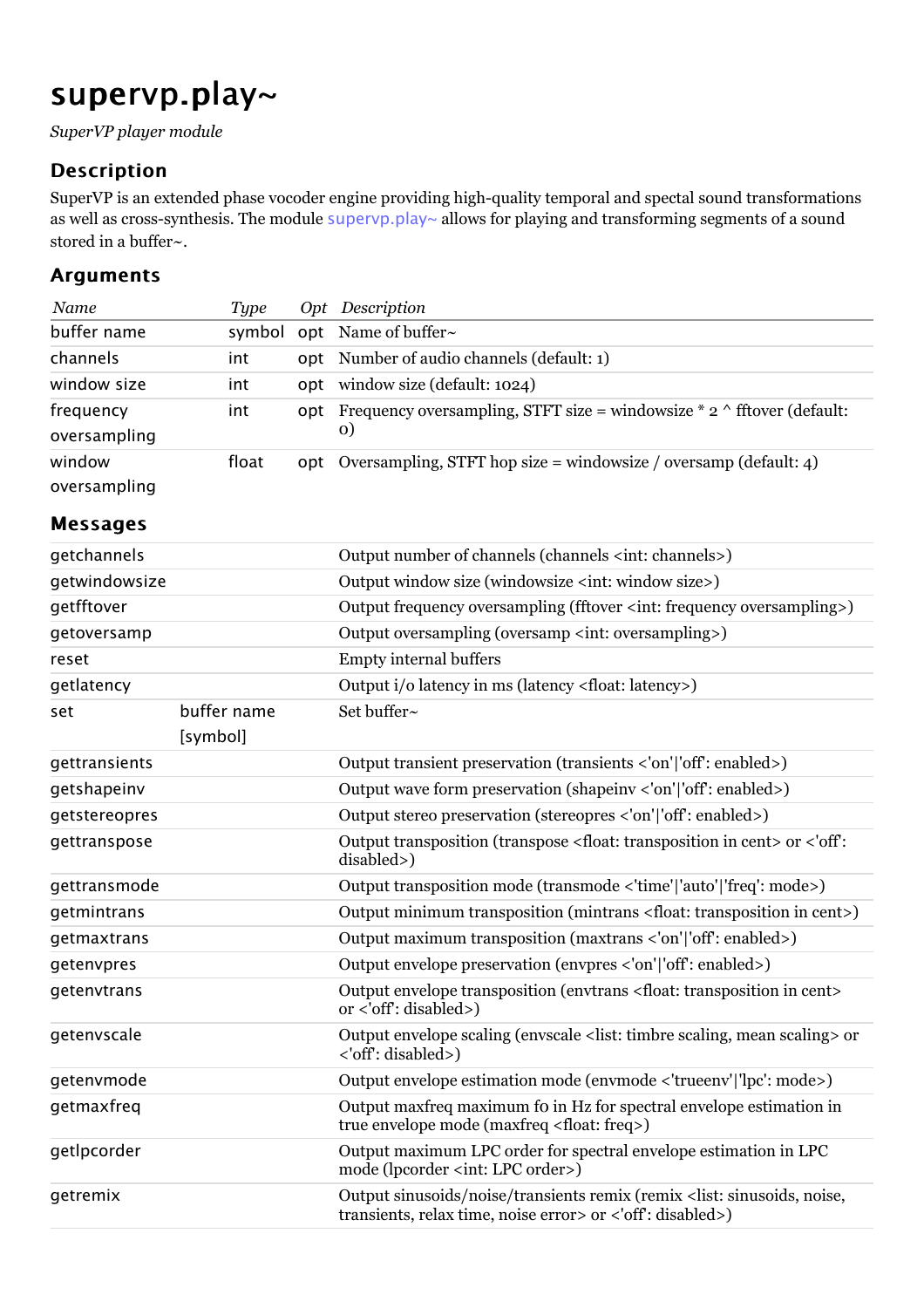| getsinmode  |                                                             | Output sinusoids remix mode (sinmode_<'vocoder' 'additive'; mode>)<br>Output time-streching factor (stretch <float: factor="" time-streching="">)</float:> |
|-------------|-------------------------------------------------------------|------------------------------------------------------------------------------------------------------------------------------------------------------------|
| position    | position in ms<br>[float]                                   | Set (or jump to) position                                                                                                                                  |
| getposition |                                                             | Output current position in ms (position < float: position >)                                                                                               |
| start       |                                                             | Start playing                                                                                                                                              |
| stop        |                                                             | Stop playing                                                                                                                                               |
| loop        | enable [bool]                                               | Enable/disable loop                                                                                                                                        |
| pause       |                                                             | Pause playing (restart with 'play')                                                                                                                        |
| play        | begin [float]<br>end [float]<br>speed [float]<br>loop [int] | Play a given segment in given speed (resets scheduled segments)                                                                                            |
| append      | begin [float]<br>end [float]<br>speed [float]<br>loop [int] | Append a segment to the list of scheduled segments                                                                                                         |
| next        |                                                             | Jump to next scheduled segment                                                                                                                             |
| forget      |                                                             | Clear list of scheduled segments                                                                                                                           |

## Attributes Attributes

| Name             | <b>Type</b>         | $q/s$ Description                    |
|------------------|---------------------|--------------------------------------|
| windowsize       | long                | <b>Window Size</b>                   |
| fftover          | long                | <b>Frequency Oversampling</b>        |
| oversamp         | float <sub>64</sub> | <b>Oversampling Factor</b>           |
| transients       | long                | <b>Enable Transient Preservation</b> |
| shapeinv         | long                | <b>Enable Wave Form Preservation</b> |
| stereopres       | long                | <b>Enable Stereo Preservation</b>    |
| enable-transpose | long                | <b>Enable Transposition</b>          |
| transpose        | float64             | Transposition                        |
| transmode        | symbol              | <b>Transposition Mode</b>            |
| mintrans         | float64             | <b>Minimum Transposition</b>         |
| maxtrans         | float64             | <b>Maximum Transposition</b>         |
| envpres          | long                | <b>Enable Envelope Preservation</b>  |
| enable-envtrans  | long                | <b>Enable Envelope Transposition</b> |
| envtrans         | float <sub>64</sub> | <b>Envelope Transposition</b>        |
| enable-envscale  | long                | <b>Enable Envelope Transposition</b> |
| envscale         | float <sub>64</sub> | <b>Envelope Scaling Factor</b>       |
| envmode          | symbol              | Spectral Envelope Mode               |
| maxfreq          | float64             | True Envelope Maximum Frequency      |
| Ipcorder         | long                | <b>LPC</b> Order                     |
| enable-remix     | long                | <b>Enable Remixing</b>               |
| remix            | float64             | <b>Remixing Parameters</b>           |
| sinmode          | symbol              | Sinusoids Remix Mode                 |
| stretch          | float <sub>64</sub> | <b>Time-Streching Factor</b>         |

[Information for box attributes common to all objects](file:///Applications/Max5/patches/docs/refpages/max-ref/jbox.maxref.xml)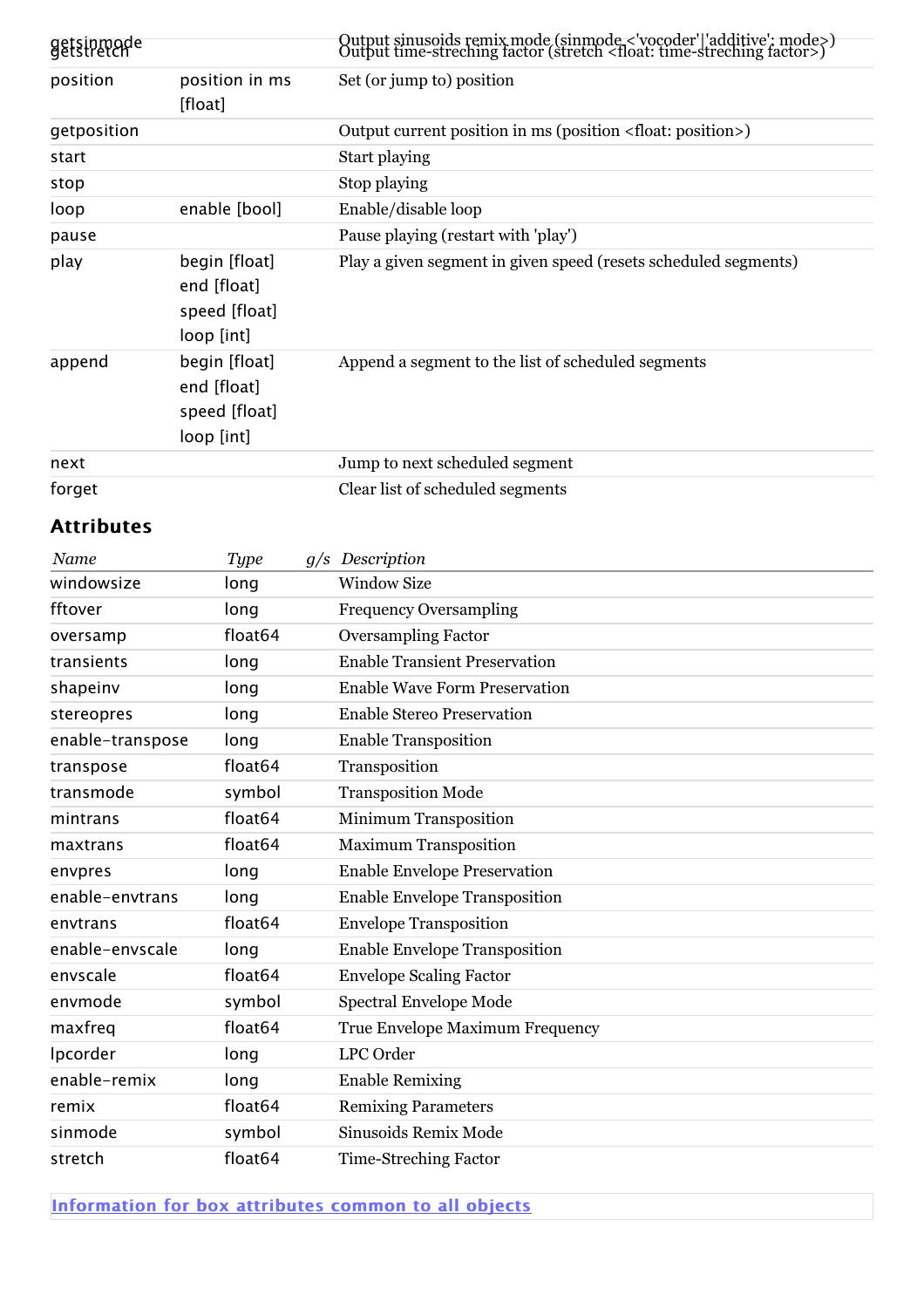## **Examples**

| Name                  | Description                                  |
|-----------------------|----------------------------------------------|
| supervp.scrub~        | SuperVP buffer transformation module         |
| $supervp.ring \sim$   | SuperVP ring-buffer processing module        |
| supervp.trans~        | SuperVP input stream processing module       |
| supervp.cross~        | SuperVP generalized cross-synthesis module   |
| supervp.sourcefilter~ | SuperVP source-filter cross-synthesis module |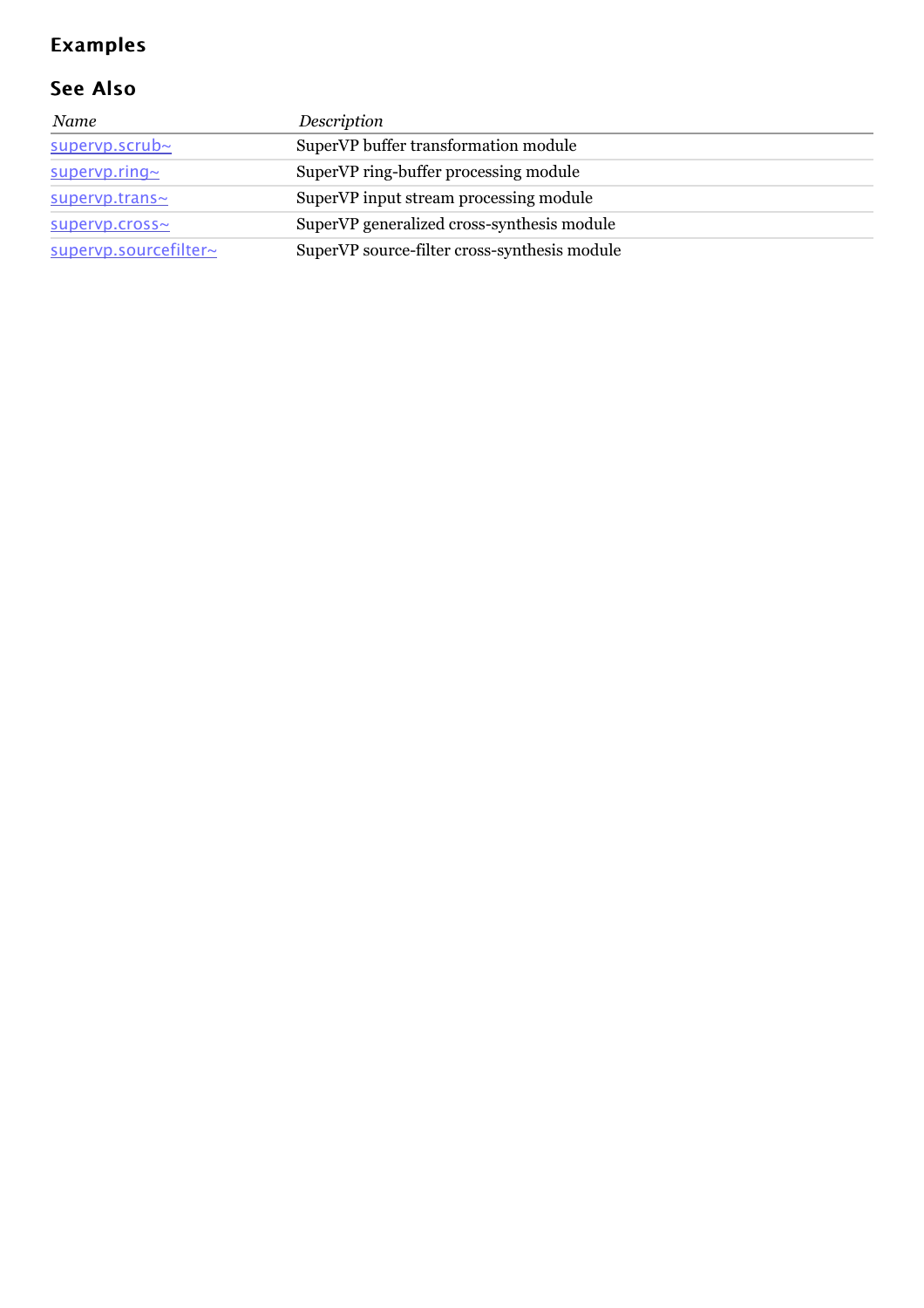# supervp.sourcefilter~

*SuperVP source-filter cross-synthesis module*

#### **Description**

SuperVP is an extended phase vocoder engine providing high-quality temporal and spectal sound transformations as well as cross-synthesis. The module supervp.sourcefilter~ performs source-filter cross-synthesis to two incoming sound streams, imprinting the spectral envelope of the 'filter' stream (right inlets) to the 'source' stream (left inlets).

#### Arguments Arguments

| Name                      |     | Type Opt Description                                                                           |
|---------------------------|-----|------------------------------------------------------------------------------------------------|
| channels                  | int | <b>opt</b> Number of audio channels (default: 1)                                               |
| window size               | int | <b>opt</b> window size (default: 1024)                                                         |
| frequency<br>oversampling | int | opt Frequency oversampling, STFT size = windowsize $*$ 2 $\land$ fftover (default:<br>$\Omega$ |
| window oversampling       |     | float opt Oversampling, STFT hop size = windowsize / oversamp (default: 4)                     |

#### **Messages**

| getchannels   | Output number of channels (channels <int: channels="">)</int:>                                                                                           |
|---------------|----------------------------------------------------------------------------------------------------------------------------------------------------------|
| getwindowsize | Output window size (windowsize <int: size="" window="">)</int:>                                                                                          |
| getfftover    | Output frequency oversampling (fftover <int: frequency="" oversampling="">)</int:>                                                                       |
| getoversamp   | Output oversampling (oversamp <int: oversampling="">)</int:>                                                                                             |
| reset         | Empty internal buffers                                                                                                                                   |
| getlatency    | Output i/o latency in ms (latency <float: latency="">)</float:>                                                                                          |
| getsource     | Output source scaling factors (source <list: mean<br="" scaling,="" timbre="">scaling&gt;)</list:>                                                       |
| getfilter     | Output filter scaling factors (filter < list: timbre scaling, mean scaling >)                                                                            |
| getenvmode    | Output envelope estimation mode for source and filter (envmode <list:<br>source mode, filter mode&gt;)</list:<br>                                        |
| getmaxfreq    | Output maxfreq maximum fo in Hz for spectral envelope estimation in<br>true envelope mode (maxfreq <list: filter="" freq="" freq,="" source="">)</list:> |
| getlpcorder   | Output maximum LPC order for spectral envelope estimation in LPC<br>mode (lpcorder <list: filter="" order="" order,="" source="">)</list:>               |

#### Attributes Attributes

| Name       | Type                | q/s | Description                              |
|------------|---------------------|-----|------------------------------------------|
| windowsize | long                |     | <b>Window Size</b>                       |
| fftover    | long                |     | <b>Frequency Oversampling</b>            |
| oversamp   | float <sub>64</sub> |     | <b>Oversampling Factor</b>               |
| source     | float <sub>64</sub> |     | Source Scaling                           |
| filter     | float <sub>64</sub> |     | <b>Filter Scaling</b>                    |
| envmode    | symbol              |     | <b>Spectral Envelope Estimation Mode</b> |
| maxfreq    | float <sub>64</sub> |     | True Envelope Maximum Frequency          |
| Ipcorder   | long                |     | LPC Order                                |

[Information for box attributes common to all objects](file:///Applications/Max5/patches/docs/refpages/max-ref/jbox.maxref.xml)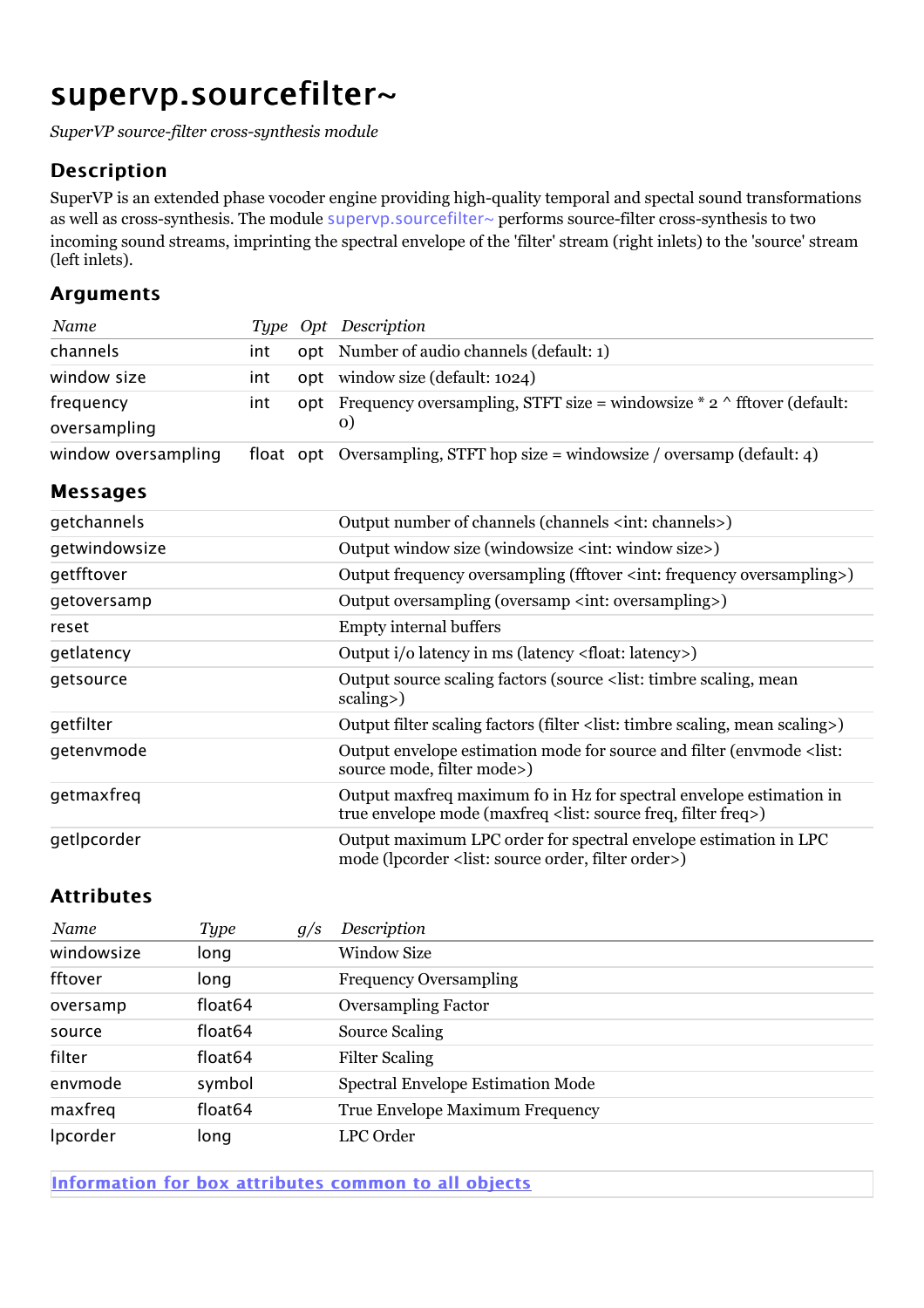## **Examples**

| Name            | Description                                |  |
|-----------------|--------------------------------------------|--|
| supervp.play~   | SuperVP player module                      |  |
| subery.scrub~   | SuperVP buffer transformation module       |  |
| supervp.ring~   | SuperVP ring-buffer processing module      |  |
| supervp.trans~  | SuperVP input stream processing module     |  |
| supervp. cross~ | SuperVP generalized cross-synthesis module |  |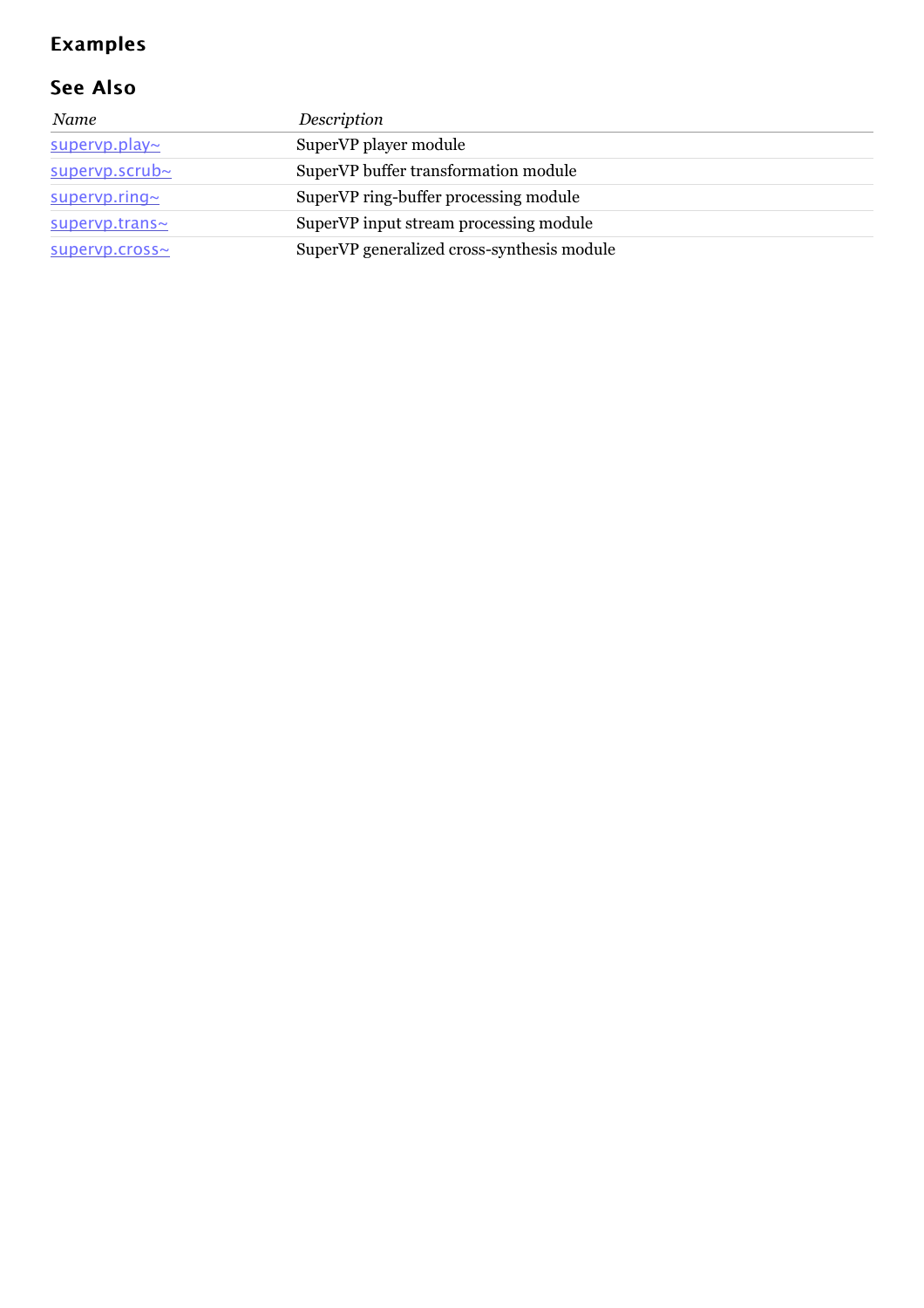# supervp.cross~

*SuperVP generalized cross-synthesis module*

#### **Description**

SuperVP is an extended phase vocoder engine providing high-quality temporal and spectal sound transformations as well as cross-synthesis. The module supervp.cross~ performs generalized cross-synthesis to two incoming sound streams, mixing the amplitudes and phases of both streams in frequency domain.

#### Arguments Arguments

| Name                      |     | Type Opt Description                                                                           |
|---------------------------|-----|------------------------------------------------------------------------------------------------|
| channels                  | int | <b>opt</b> Number of audio channels (default: 1)                                               |
| window size               | int | opt window size (default: 1024)                                                                |
| frequency<br>oversampling | int | opt Frequency oversampling, STFT size = windowsize $*$ 2 $\land$ fftover (default:<br>$\Omega$ |
| window oversampling       |     | float opt Oversampling, STFT hop size = windowsize / oversamp (default: 4)                     |

#### **Messages**

| getchannels   | Output number of channels (channels <int: channels="">)</int:>                                                                  |
|---------------|---------------------------------------------------------------------------------------------------------------------------------|
| getwindowsize | Output window size (windowsize <int: size="" window="">)</int:>                                                                 |
| getfftover    | Output frequency oversampling (fftover <int: frequency="" oversampling="">)</int:>                                              |
| getoversamp   | Output oversampling (oversamp <int: oversampling="">)</int:>                                                                    |
| reset         | Empty internal buffers                                                                                                          |
| getlatency    | Output i/o latency in ms (latency <float: latency="">)</float:>                                                                 |
| gettransients | Output transient preservation (transients <'on' 'off': enabled>)                                                                |
| getscaling    | Output amplitude and frequency scaling factors (scaling <list: amp="" left,<br="">freq left, amp right, freq right&gt;)</list:> |
| getgfactor    | Output Q-factor (qfactor <float: q-factor="">)</float:>                                                                         |
| getgexp       | Output Q-exponent (qexp <float: q-exponent="">)</float:>                                                                        |
| getphasesync  | Output phase syncronisation threshold (phasesync <float: threshold="">)</float:>                                                |
|               |                                                                                                                                 |

#### Attributes Attributes

| Name       | Type                | g/s | Description                           |
|------------|---------------------|-----|---------------------------------------|
| windowsize | long                |     | <b>Window Size</b>                    |
| fftover    | long                |     | <b>Frequency Oversampling</b>         |
| oversamp   | float <sub>64</sub> |     | <b>Oversampling Factor</b>            |
| transients | symbol              |     | <b>Transient Preservation</b>         |
| scaling    | float <sub>64</sub> |     | Amplitude/Frequency Scaling           |
| qfactor    | float <sub>64</sub> |     | Q-Factor                              |
| qexp       | float <sub>64</sub> |     | Q-Exponent                            |
| phasesync  | float <sub>64</sub> |     | <b>Phase Syncronisation Threshold</b> |

#### [Information for box attributes common to all objects](file:///Applications/Max5/patches/docs/refpages/max-ref/jbox.maxref.xml)

## **Examples**